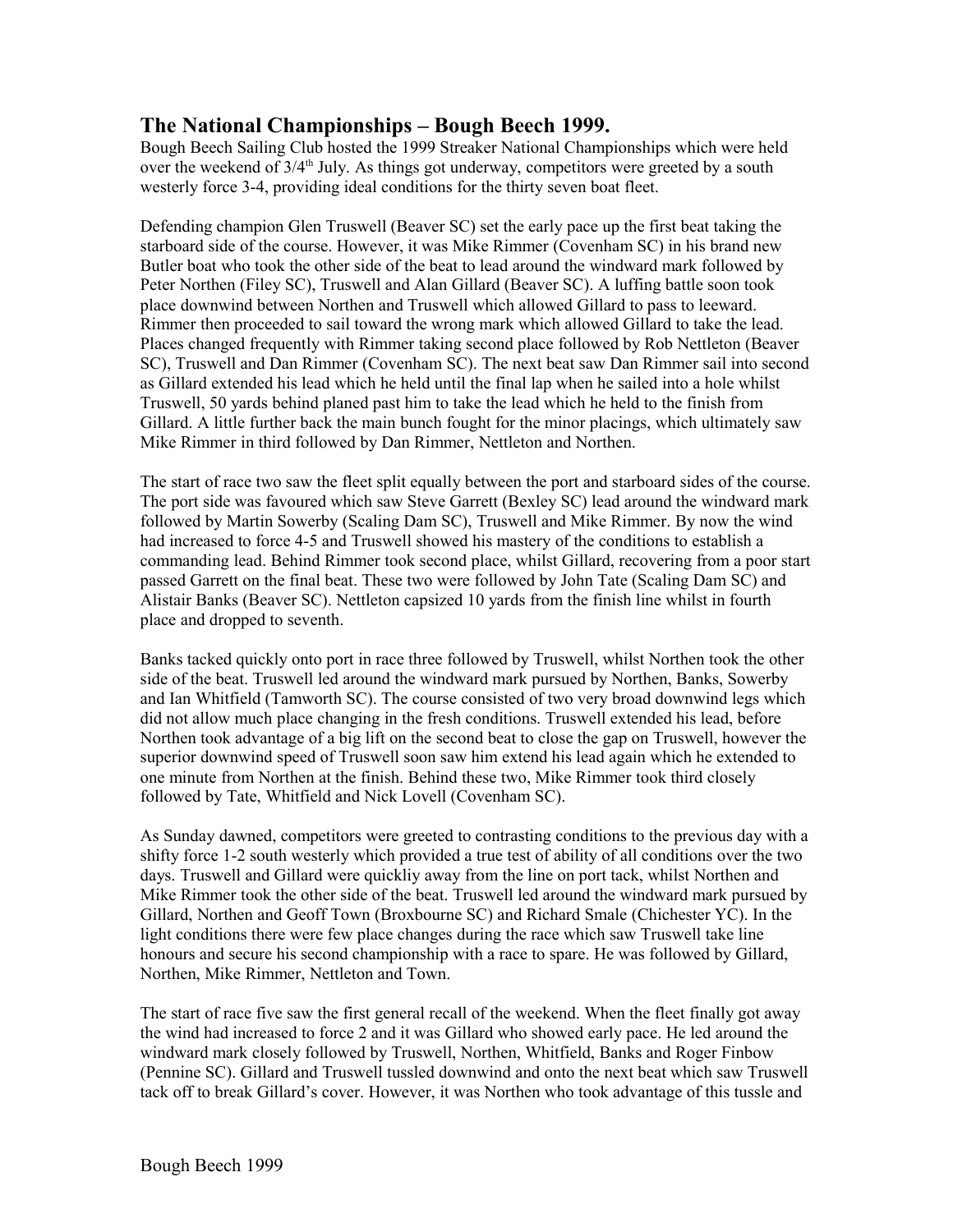the benefit of a big lift to take second place. Gillard extended his lead and Truswell overtook Northen on the next beat. These positions were held to the finish and behind Northen, Nettleton took fourth followed by Finbow and Sowerby.

Truswell therefore secured his second championships, with Gillard second and Mike Rimmer third.

Ian Fletcher (1332)

| List of Prize-winners.                                   |                 |                         |
|----------------------------------------------------------|-----------------|-------------------------|
| Tate and Lyle National Championship Trophy               | Glen Truswell   | Beaver SC               |
| Downs Cup                                                | Glen Truswell   | Beaver SC               |
| Viking Trophy                                            | Glen Truswell   | Beaver SC               |
| Ripon Horn                                               | Glen Truswell   | Beaver SC               |
| <b>Heron Salver</b>                                      | Glen Truswell   | Beaver SC               |
| <b>Blackpool Bailer</b>                                  | Alan Gillard    | Beaver SC               |
| Scaling Belle Cup                                        | Heather Speller | <b>St Catherines SC</b> |
| <b>Under Trophy</b>                                      | Simon Everitt   | Covenham SC             |
| Over Trophy                                              | Mike Rimmer     | Covenham SC             |
| Well Over Trophy                                         | Allan Raistrick | Pennine SC              |
| Altogether Shield                                        |                 | Beaver SC               |
| Cadzow Trophy (Concours d'Elegance Trophy) Tony Newcombe |                 | <b>St Catherines SC</b> |